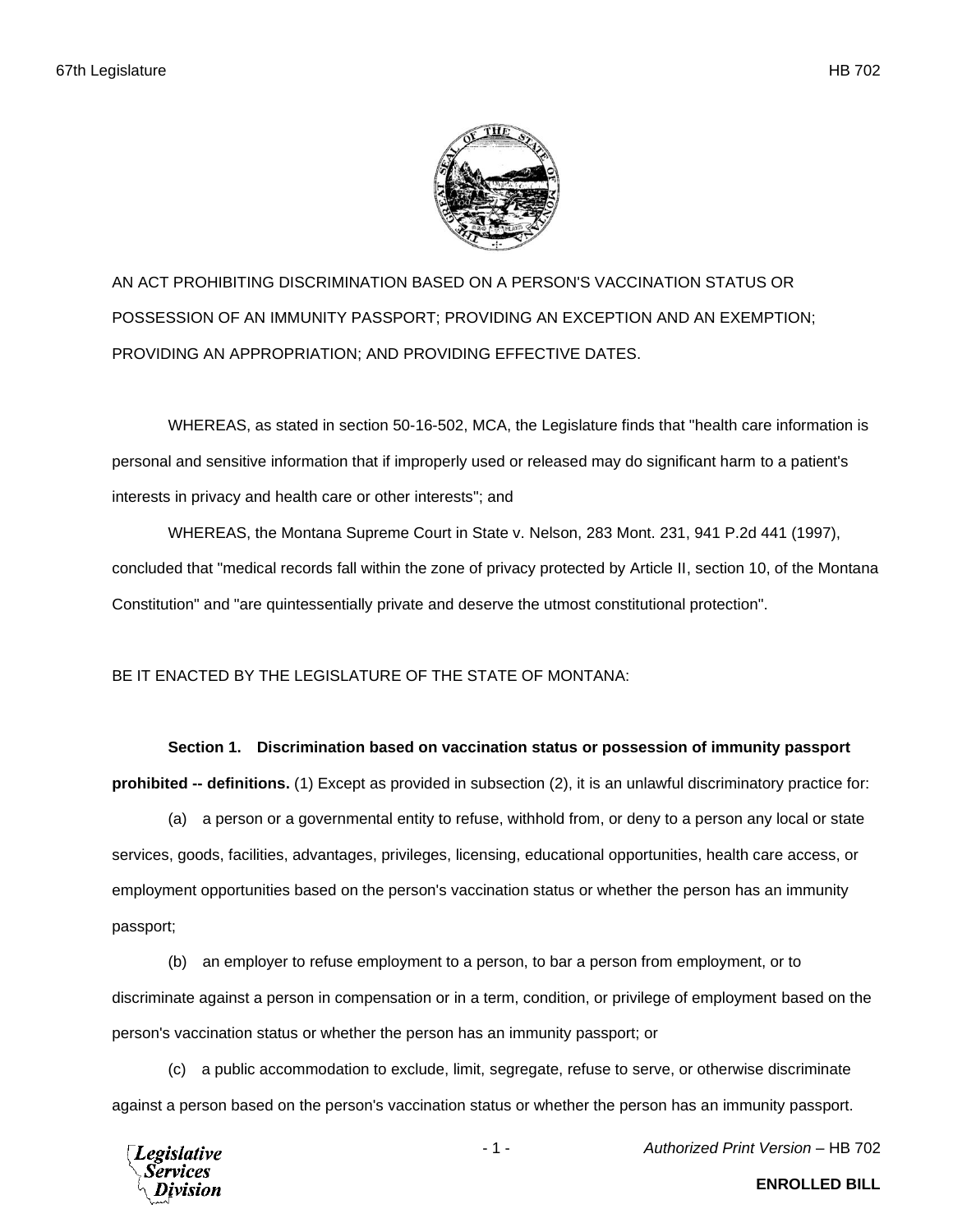(2) This section does not apply to vaccination requirements set forth for schools pursuant to Title 20, chapter 5, part 4, or day-care facilities pursuant to Title 52, chapter 2, part 7.

(3) (a) A person, governmental entity, or an employer does not unlawfully discriminate under this section if they recommend that an employee receive a vaccine.

(b) A health care facility, as defined in 50-5-101, does not unlawfully discriminate under this section if it complies with both of the following:

(i) asks an employee to volunteer the employee's vaccination or immunization status for the purpose of determining whether the health care facility should implement reasonable accommodation measures to protect the safety and health of employees, patients, visitors, and other persons from communicable diseases. A health care facility may consider an employee to be nonvaccinated or nonimmune if the employee declines to provide the employee's vaccination or immunization status to the health care facility for purposes of determining whether reasonable accommodation measures should be implemented.

(ii) implements reasonable accommodation measures for employees, patients, visitors, and other persons who are not vaccinated or not immune to protect the safety and health of employees, patients, visitors, and other persons from communicable diseases.

(4) An individual may not be required to receive any vaccine whose use is allowed under an emergency use authorization or any vaccine undergoing safety trials.

(5) As used in this section, the following definitions apply:

(a) "Immunity passport" means a document, digital record, or software application indicating that a person is immune to a disease, either through vaccination or infection and recovery.

(b) "Vaccination status" means an indication of whether a person has received one or more doses of a vaccine.

**Section 2. Exemption.** A licensed nursing home, long-term care facility, or assisted living facility is exempt from compliance with [section 1] during any period of time that compliance with [section 1] would result in a violation of regulations or guidance issued by the centers for medicare and medicaid services or the centers for disease control and prevention.



- 2 - *Authorized Print Version* – HB 702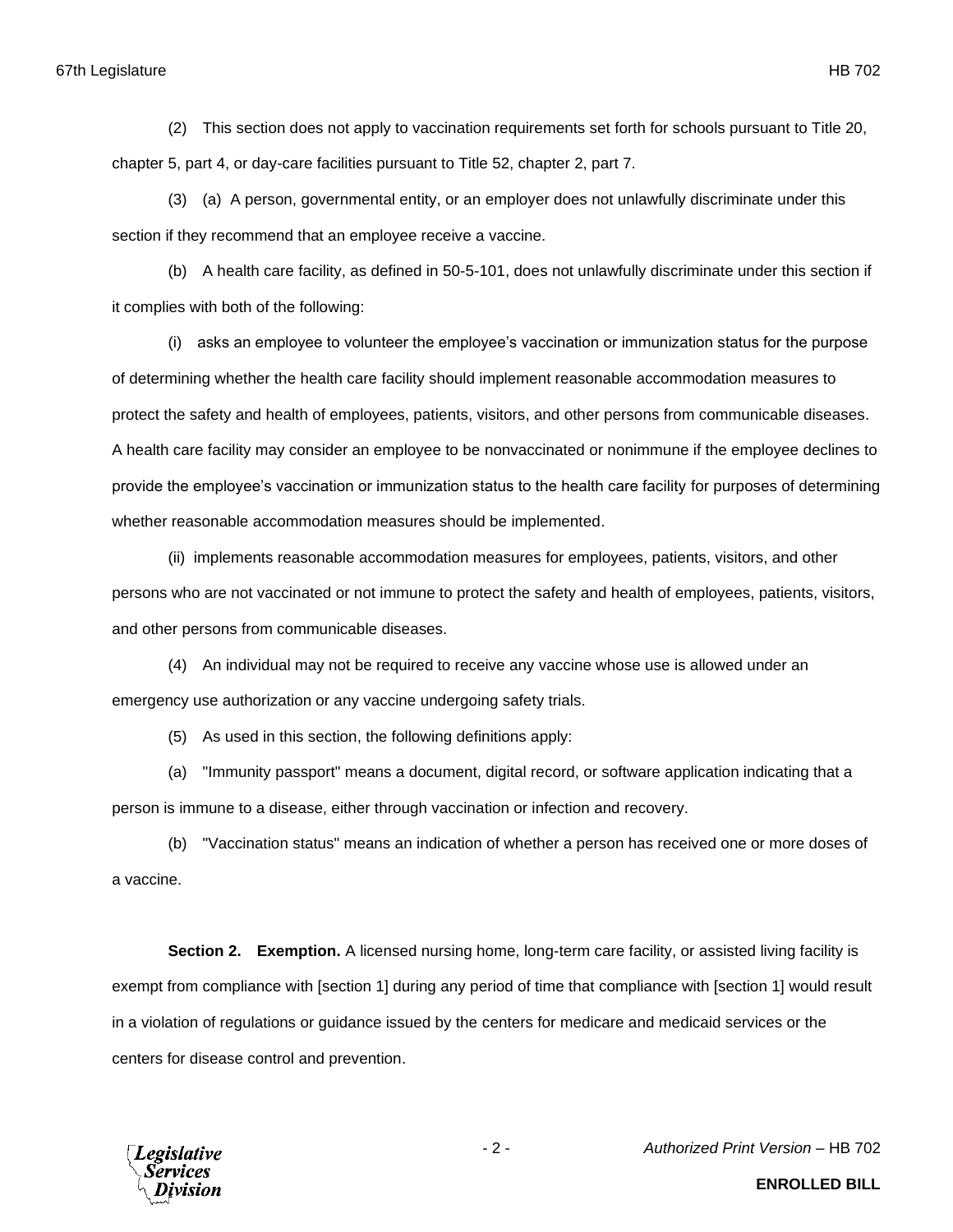**Section 3. Appropriation.** There is appropriated \$200 from the general fund to the department of labor and industry for the biennium beginning July 1, 2021, for the purposes of:

(1) notifying local boards of health of the requirements of [section 1] and requiring local boards of health to prominently display notice of the requirements of [section 1] on the home page of their website, if available, for at least 6 months after [the effective date of this act]; and

(2) requiring the department of public health and human services to prominently display notice of the requirements of [section 1] on the home page of the department's website for at least 6 months after [the effective date of this act].

**Section 4. Codification instruction.** [Sections 1 and 2] are intended to be codified as an integral part of Title 49, chapter 2, part 3, and the provisions of Title 49, chapter 2, part 3, apply to [sections 1 and 2].

**Section 5. Severability.** If a part of [this act] is invalid, all valid parts that are severable from the invalid part remain in effect. If a part of [this act] is invalid in one or more of its applications, the part remains in effect in all valid applications that are severable from the invalid applications.

**Section 6. Effective date.** (1) Except as provided in subsection (2), [this act] is effective on passage and approval.

(2) [Section 3] is effective July 1, 2021.

- END -

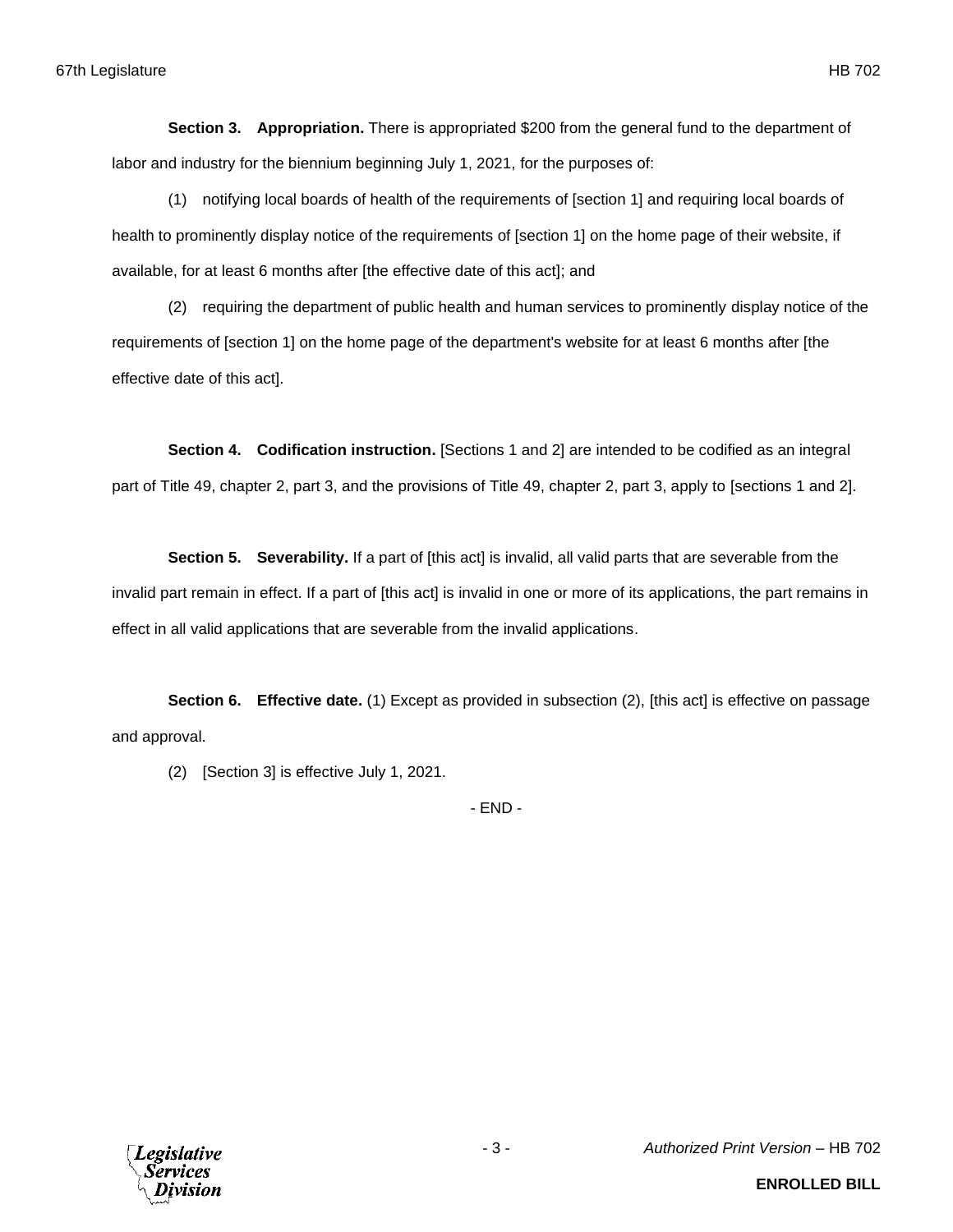I hereby certify that the within bill,

HB 702, originated in the House.

Chief Clerk of the House

Speaker of the House

| Signed this | aav   |
|-------------|-------|
| $\Omega$    | -2021 |

\_\_\_\_\_\_\_\_\_\_\_\_\_\_\_\_\_\_\_\_\_\_\_\_\_\_\_\_\_\_\_\_\_\_\_\_\_\_\_\_\_\_\_

\_\_\_\_\_\_\_\_\_\_\_\_\_\_\_\_\_\_\_\_\_\_\_\_\_\_\_\_\_\_\_\_\_\_\_\_\_\_\_\_\_\_\_

President of the Senate

| Sianed this |  |
|-------------|--|
| $\Omega$    |  |

\_\_\_\_\_\_\_\_\_\_\_\_\_\_\_\_\_\_\_\_\_\_\_\_\_\_\_\_\_\_\_\_\_\_\_\_\_\_\_\_\_\_\_